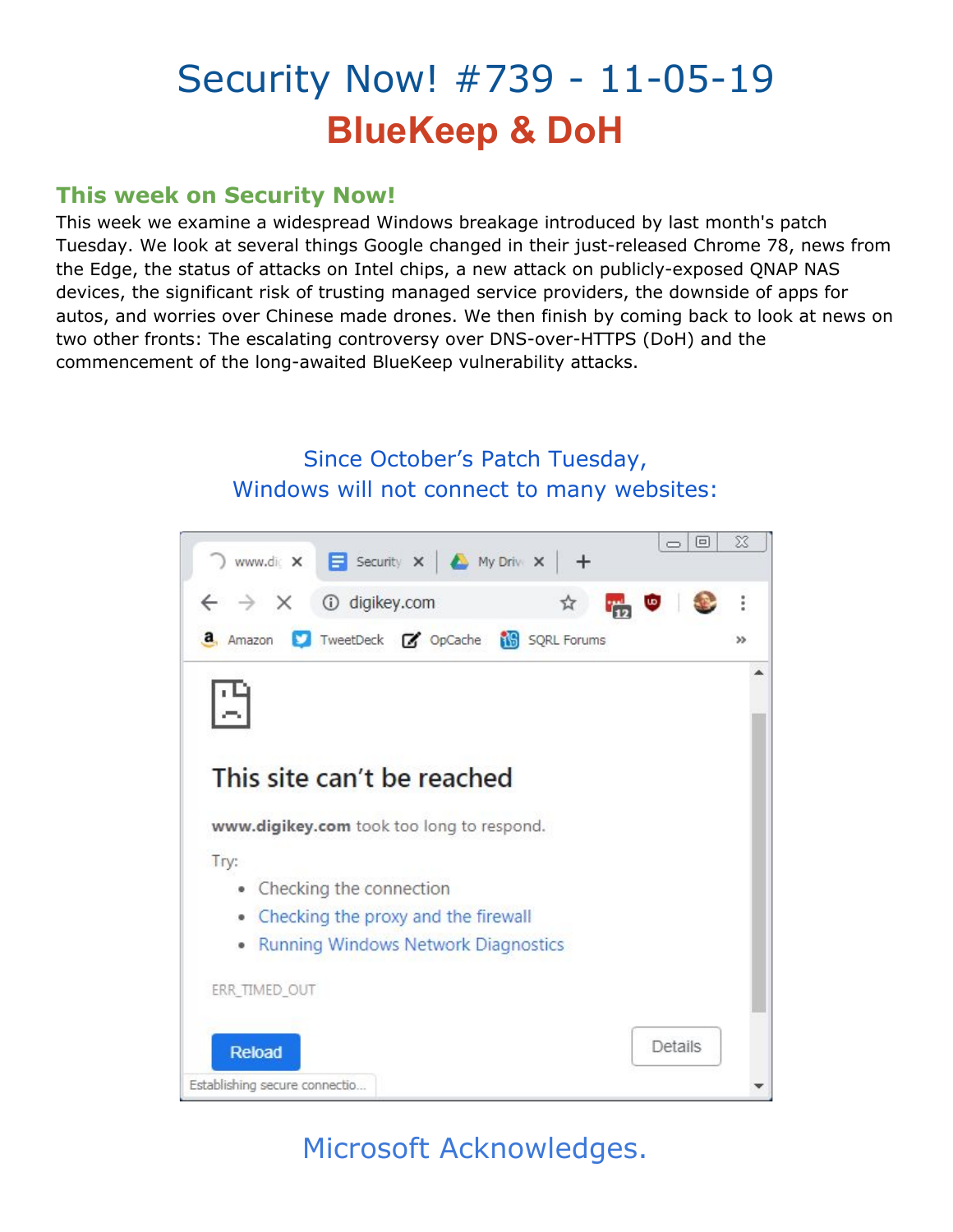## **Security News**

#### **Is the world ready for Extended Master Secret (EMS) extensions?**

(Apparently not!) A few weeks ago I began having the weirdest trouble with a website that I've been using for years. "DigiKey" is my favorite go-to site for purchasing electronic components online. (Mouser is #2.) As we've recently been discussing, I'll often be using both Firefox and Chrome. I always have an instance of Firefox open, full screen, on my lower-left monitor. It's my static portal to the Internet. And I'll often open an instance of Chrome on my lower-center monitors when I want to do something quick.

So, it's been my habit to pop open a Chrome session when I want to browse around DigiKey for some random part. Except Chrome stopped being able to display DigiKey's site. It would spin and eventually complain that it was unable to obtain a secure connection. This has really been an issue. In the past few weeks I've hit F12 and opened Chrome's developer window to examine the exact error codes being returned.

I've thought that perhaps DigiKey might have somehow misconfigured their site, so I've gone over to Ivan Ristic's SSL Labs and had them scan DigiKey. But DigiKey got top marks from Ivan.

One of the most curious things was that FireFox NEVER had any trouble opening DigiKey. But I wanted to use Chrome for that. And I could not.

This has been bugging me for weeks. And it wasn't just with DigiKey. Under Chrome, random sites all over the Internet were having trouble. Since I learned a long time ago that things that I'm experiencing are likely to be widespread, several times I Googled "Chrome connection errors" thinking that Google must have broken something in Chrome that would be affecting a large number of people.

Then, while catching up on the past week's news for today's podcast, I stumbled upon the reason for ALL of this, and I'm telling everyone who is listening in case you, too, have some favored websites that, for some reason, you haven't been able to get to in Chrome.

So, here it is...

Unbelievable as it is, last month's (October's) Windows Patch Tuesday added support for an enhanced anti-MITM, TLS handshake security feature that immediately BROKE Windows' ability to connect, as a client or as a server, to a significant number of the Internet's websites.

And that perfectly explained why FireFox has continued to work... As we know, FireFox does not use Windows' security stack, it brings along its own. But Chrome DOES run on top of the Windows security protocol stack.

Once I understood what was going on, I immediately disabled this "not yet ready for prime time" protocol handshake feature, rebooted my machine (though that might not have been necessary) and the DigiKey site popped right up under Chrome. Problem solved.

Bleeping Computer started their article on this by writing...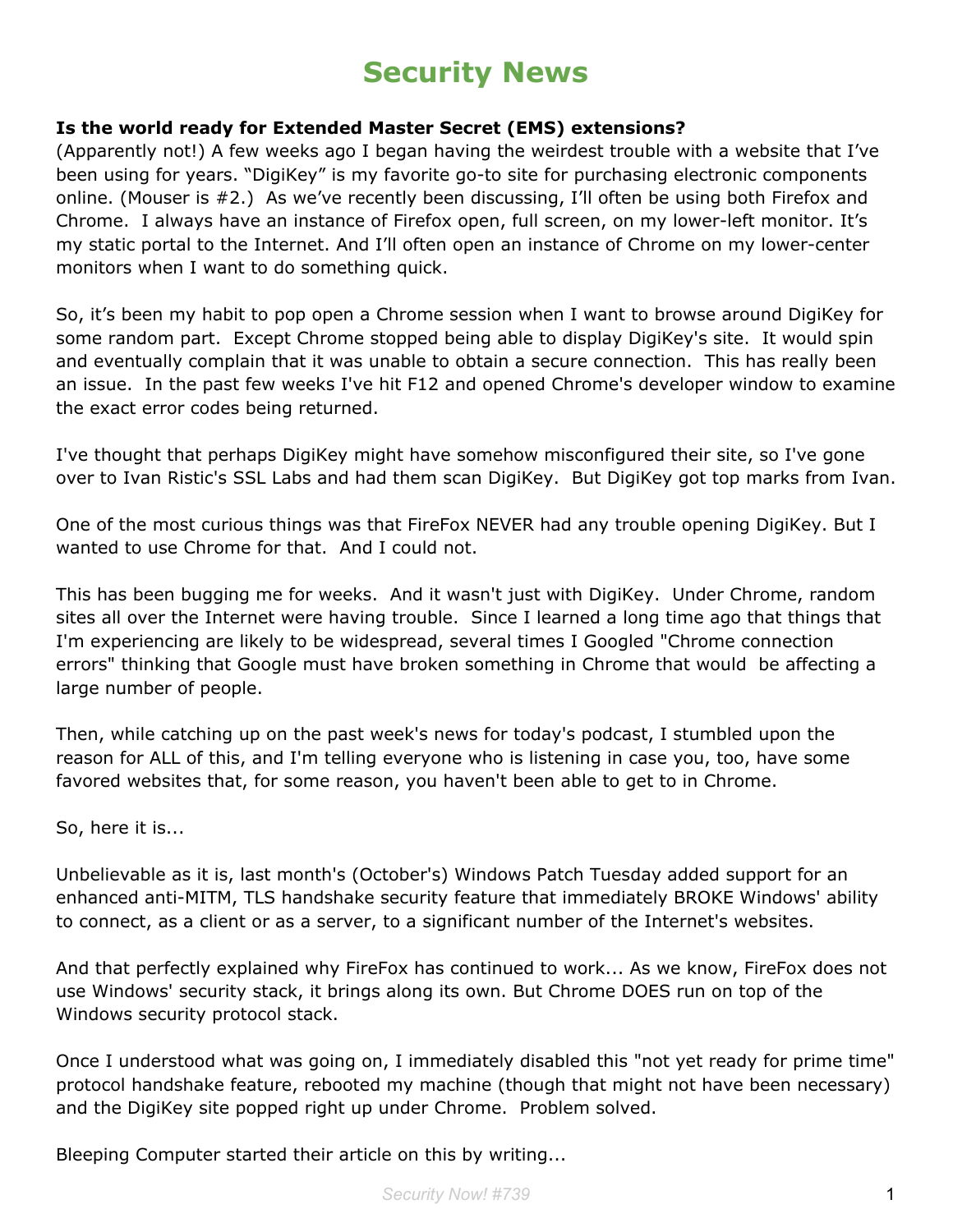Microsoft has acknowledged a new issue affecting several Windows versions [yes, everything currently being updated, thus all 7 through 10] that could lead to Transport Layer Security (TLS) and Secure Sockets Layer (SSL) connections intermittently failing or getting timed out. [Yeah, or never getting made in the first place.]

This bug is caused by the security-related enforcement for the CVE-2019-1318 TLS spoofing vulnerability, which leads to Windows devices experiencing failures and timeouts during TLS\_DHE\_\* cipher suite negotiation. [DHE are the ephemeral Diffie-Hellman TLS cipher suites]

This happens only when the devices are trying to make TLS connections to devices without support for the Extended Master Secret (EMS) extension.

"Connections between two devices running any supported version of Windows should not have this issue when fully updated," adds Microsoft.

Yeah. Uh huh. Earth to Microsoft: NEWS FLASH! Not everyone, is using your Windows operating systems at each end of the connection on the Internet! Especially not on the server end, where IIS has been steadily losing market share to Nginx, Cloudflare and other providers.

Microsoft's notice of this is headlined: "Transport Layer Security (TLS) connections might intermittently fail or timeout when connecting"

[https://support.microsoft.com/en-us/help/4528489/transport-layer-security-tls-connections-mig](https://support.microsoft.com/en-us/help/4528489/transport-layer-security-tls-connections-might-intermittently-fail-or) [ht-intermittently-fail-or](https://support.microsoft.com/en-us/help/4528489/transport-layer-security-tls-connections-might-intermittently-fail-or)

Fortunately, a couple of quick Windows registry tweaks can end this trouble by re-disabling Windows new and apparently misguided enforcement of the Extended Master Secret handshake:

| <b>Registry Editor</b>                                                                                                                                                                                                                                                                                                                                                           |                                                 |                                                                            |
|----------------------------------------------------------------------------------------------------------------------------------------------------------------------------------------------------------------------------------------------------------------------------------------------------------------------------------------------------------------------------------|-------------------------------------------------|----------------------------------------------------------------------------|
| View<br>Favorites<br>Help<br>File<br>Edit<br>Ė-<br>SecurityProviders<br>Name<br>Sas Profiles<br>ab (Default)<br><br><b>SCHANNEL</b><br>$=$ $-$<br>DisableClientExtendedMasterSecret<br>Ciphers<br><br>DisableServerExtendedMasterSecret REG DWORD<br>CipherSuites<br><br><b>RU</b> EventLogging<br>Hashes<br>$\frac{1}{2}$<br>KeyExchangeAlgorithms<br>1.1.1.1<br>中<br>Protocols | Type<br>REG_SZ<br>REG DWORD<br><b>REG DWORD</b> | Data<br>(value not set)<br>0x00000001(1)<br>0x00000001(1)<br>0x00000001(1) |

Unbelievable.

And a HUGE and profound THANK YOU to Bleeping Computer for pointing this out. Who knows how long I (and doubtless many others of us) would have been stuck without Chrome working right??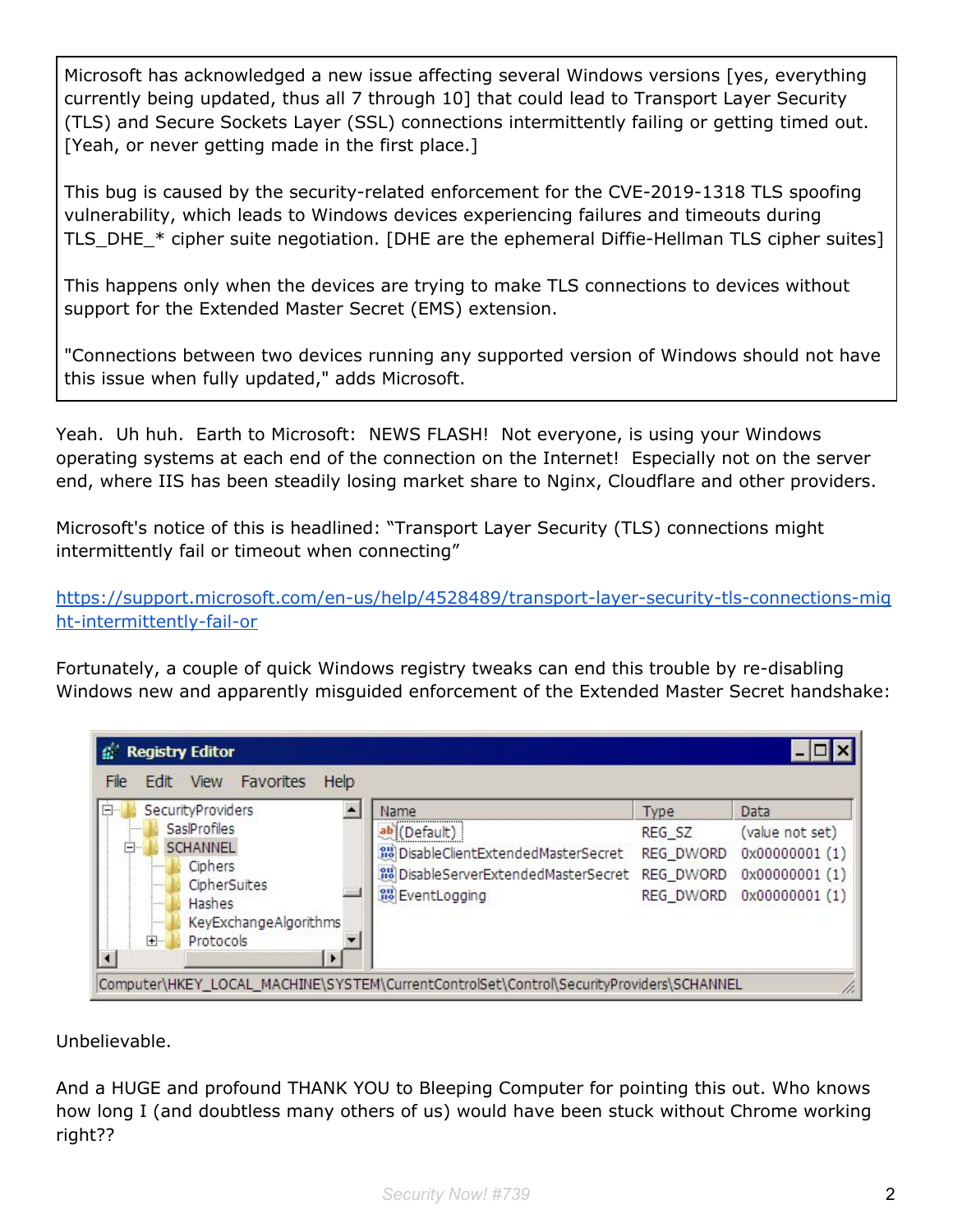#### **Chrome 78 Disables Code Integrity Check to Mitigate "Aw Snap!" Crashes**

While we're talking about fixing things that broke due to overly aggressive security enforcement...

Google backpeddled as fast as they could to officially remove Chrome's enforcement of "Code Integrity Checking" which, as we discussed just last week, suddenly broke Chrome on Windows for anyone who had outdated versions of Symantec's enterprise Endpoint Protection security system. So, Chrome 77 broke it and Chrome 78 unbroke it... by backing off of Code Integrity Checking.

It turned out that three other apps were also causing Chrome to "Aw Snap!" Its users.

After both Symantec and Google provided workarounds for this problem -- which were to update, where possible, to the latest version of SEP or to disable the code integrity protection in the browser -- the "Aw Snap!" crash reports kept on coming!!

The use of Windows Defender Code Integrity Checking prevents binaries that are NOT signed by Microsoft from being loaded by the browser. In an update last week, Google added that "Aw Snap!" crashes were also being triggered on systems running "PC Matic" and Palo Alto Networks' "Traps: security products, as well as the Print Audit Infinite tool which is used for tracking document printing on the LAN.

So Google probably wisely decided to disable CIC in its browser until its compatibility with other software products can be improved. The hope is that this will give developers with products causing this disruption to find a way to fulfill their functions without injecting code into Chrome. Google plans to re-enable the feature in mid-November.

I'll note that since our web browsers are the new front line in the Internet penetration battle, and since this would be a very useful security hardening feature to have enabled in the page renderers of our browsers, if you are a user of any of these known offending add-ons, you would be well served to reach out to the app developer to find out when a fix will be available

#### **And in other Chrome news,**

Last Thursday, on Halloween, Google released Chrome 78.0.3904.87, not only to backpeddle on the enforcement of their page renderer's enforcement of code integrity checking, but every bit as urgently to patch a Chrome 0-day which had been discovered by Kaspersky being exploited in the wild!

#### [https://chromereleases.googleblog.com/2019/10/stable-channel-update-for-desktop\\_31.html](https://chromereleases.googleblog.com/2019/10/stable-channel-update-for-desktop_31.html)

#### Google posted:

The stable channel has been updated to 78.0.3904.87 for Windows, Mac, and Linux, which will roll out over the coming days/weeks.

Note: Access to bug details and links may be kept restricted until a majority of users are updated with a fix. We will also retain restrictions if the bug exists in a third party library that other projects similarly depend on, but haven't yet fixed.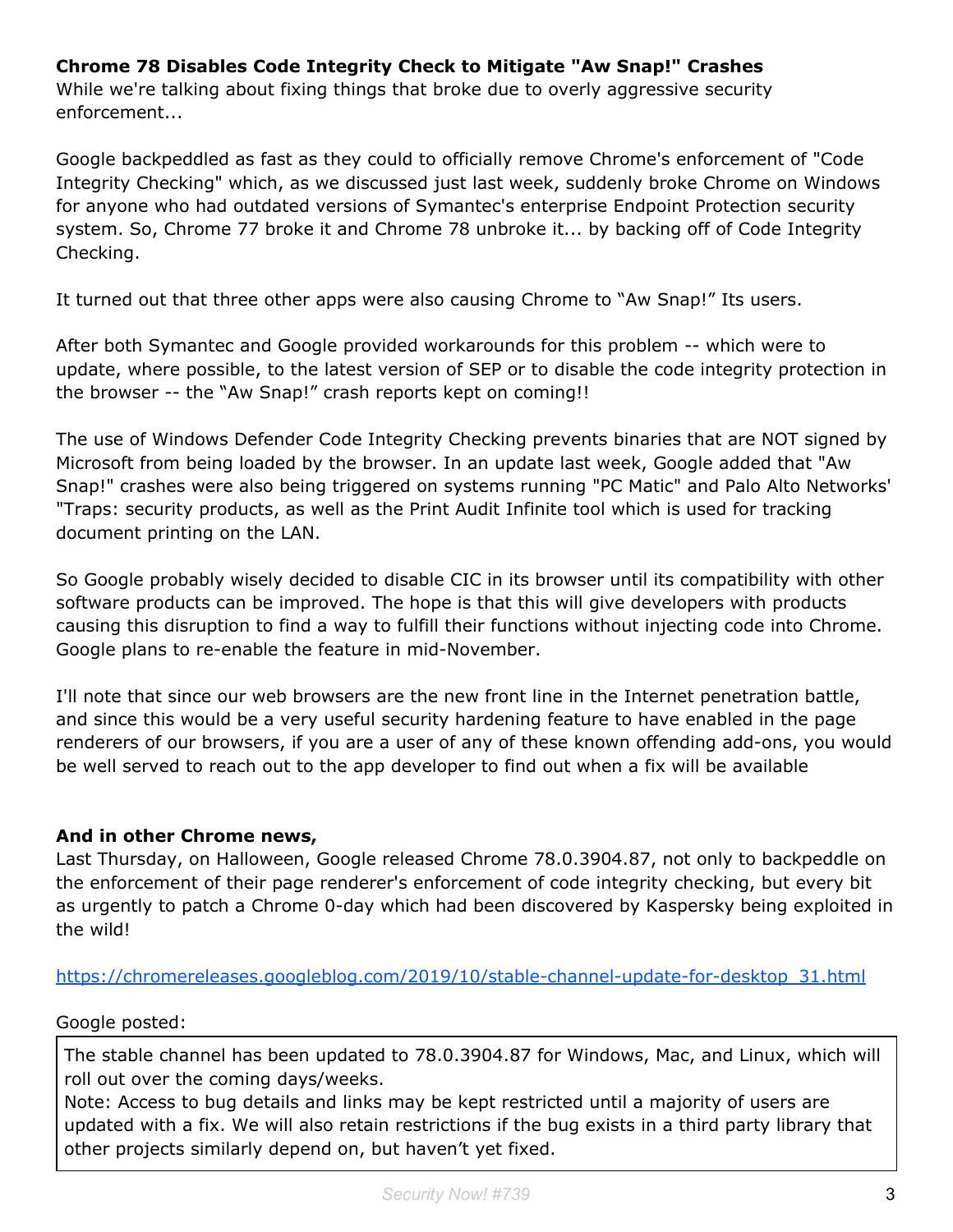This update includes 2 security fixes. Below, we highlight fixes that were contributed by external researchers. Please see the Chrome Security Page for more information.

[\$7500] [1013868] High CVE-2019-13721: Use-after-free in PDFium. Reported by banananapenguin on 2019-10-12 [\$TBD] [1019226] High CVE-2019-13720: Use-after-free in audio. Reported by Anton Ivanov & Alexey Kulaev at Kaspersky Labs on 2019-10-29 *(Note: The SAME DAY as the fix!)*

Google is aware of reports that an exploit for CVE-2019-13720 exists in the wild.

Kaspersky's disclosure offers some wonderfully juicy details: [https://securelist.com/chrome-0-day-exploit-cve-2019-13720-used-in-operation-wizardopium/9](https://securelist.com/chrome-0-day-exploit-cve-2019-13720-used-in-operation-wizardopium/94866/) [4866/](https://securelist.com/chrome-0-day-exploit-cve-2019-13720-used-in-operation-wizardopium/94866/)

Kaspersky Exploit Prevention is a component part of Kaspersky products that has successfully detected a number of zero-day attacks in the past. Recently, it caught a new unknown exploit for Google's Chrome browser. We promptly reported this to the Google Chrome security team. After reviewing of the PoC we provided, Google confirmed there was a zero-day vulnerability and assigned it CVE-2019-13720. Google has released Chrome version 78.0.3904.87 for Windows, Mac, and Linux and we recommend all Chrome users update to this latest version as soon as possible!

Kaspersky endpoint products detect the exploit with the help of the exploit prevention component. The verdict for this attack is Exploit.Win32.Generic.

We are calling these attacks Operation WizardOpium. So far, we have been unable to establish a definitive link with any known threat actors. There are certain very weak code similarities with Lazarus attacks, although these could very well be a false flag. The profile of the targeted website is more in line with earlier DarkHotel attacks that have recently deployed similar false flag attacks.

More details about CVE-2019-13720 and recent DarkHotel false flag attacks are available to customers of Kaspersky Intelligence Reporting. For more information, contact: intelreports@kaspersky.com.

#### *Technical details*

The attack leverages a waterhole-style injection on a Korean-language news portal. A malicious JavaScript code was inserted in the main page, which in turn, loads a profiling script from a remote site.

The main index page hosted a small JavaScript tag that loaded a remote script from hxxp://code.jquery.cdn.behindcorona[.]com/.

The script then loads another script named .charlie.XXXXXXXX.js. This JavaScript checks if the victim's system can be infected by performing a comparison with the browser's user agent, which should run on a 64-bit version of Windows and not be a WOW64 process; it also tries to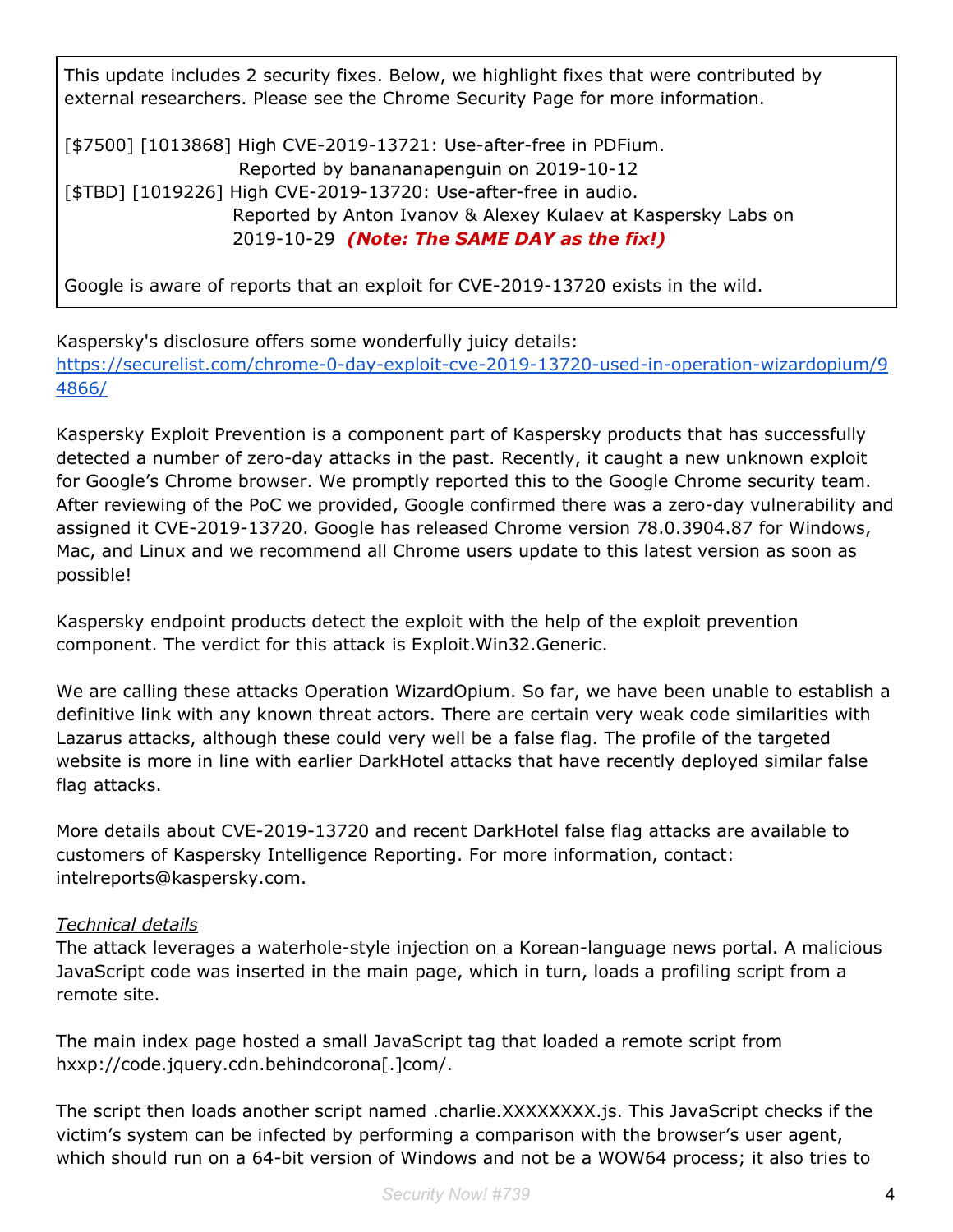get the browser's name and version. The vulnerability tries to exploit the bug in Google Chrome browser and the script checks if the version is greater or equal to 65 (current Chrome version is 78):

If the browser version checks out, the script starts performing a number of AJAX requests to the attacker's controlled server (behindcorona[.]com) where a path name points to the argument that is passed to the script (xxxxxxx.php). The first request is necessary to obtain some important information for further use. This information includes several hex-encoded strings that tell the script how many chunks of the actual exploit code should be downloaded from the server, as well as a URL to the image file that embeds a key for the final payload and RC4 key to decrypt these chunks of the exploit's code.

After downloading all the chunks, the RC4 script decrypts and concatenates all the parts together, which gives the attacker a new JavaScript code containing the full browser exploit. To decrypt the parts, the previously retrieved RC4 key is used.

The analysis we have provided here is deliberately brief due to vulnerability disclosure principles. The exploit used a race condition bug between two threads due to missing proper synchronization between them. It gives an attacker an a Use-After-Free (UaF) condition that is very dangerous because it can lead to code execution scenarios, which is exactly what happens in our case.

The exploit first tries to trigger UaF to perform an information leak about important 64-bit addresses (as a pointer). This results in a few things: 1) if an address is leaked successfully, it means the exploit is working correctly; 2) a leaked address is used to know where the heap/stack is located and that defeats the address space layout randomization (ASLR) technique; 3) a few other useful pointers for further exploitation could be located by searching near this address.

After that it tries to create a bunch of large objects using a recursive function. This is done to make some deterministic heap layout, which is important for a successful exploitation. At the same time, it attempts to utilize a heap spraying technique that aims to reuse the same pointer that was freed earlier in the UaF part. This trick could be used to cause confusion and give the attacker the ability to operate on two different objects (from a JavaScript code perspective), though in reality they are located in the same memory region.

The exploit attempts to perform numerous operations to allocate/free memory along with other techniques that eventually give the attackers an arbitrary read/write primitive. This is used to craft a special object that can be used with WebAssembly and FileReader together to perform code execution for the embedded shellcode payload.

After decryption, the malware module is dropped as updata.exe to disk and executed. For persistence the malware installs tasks in Windows Task Scheduler.

So, in short, from the user's standpoint... With Chrome before 78, you visit a website and without you knowing or clicking or doing anything, your Chrome browser downloads, installs and runs a native malware application on your Windows PC.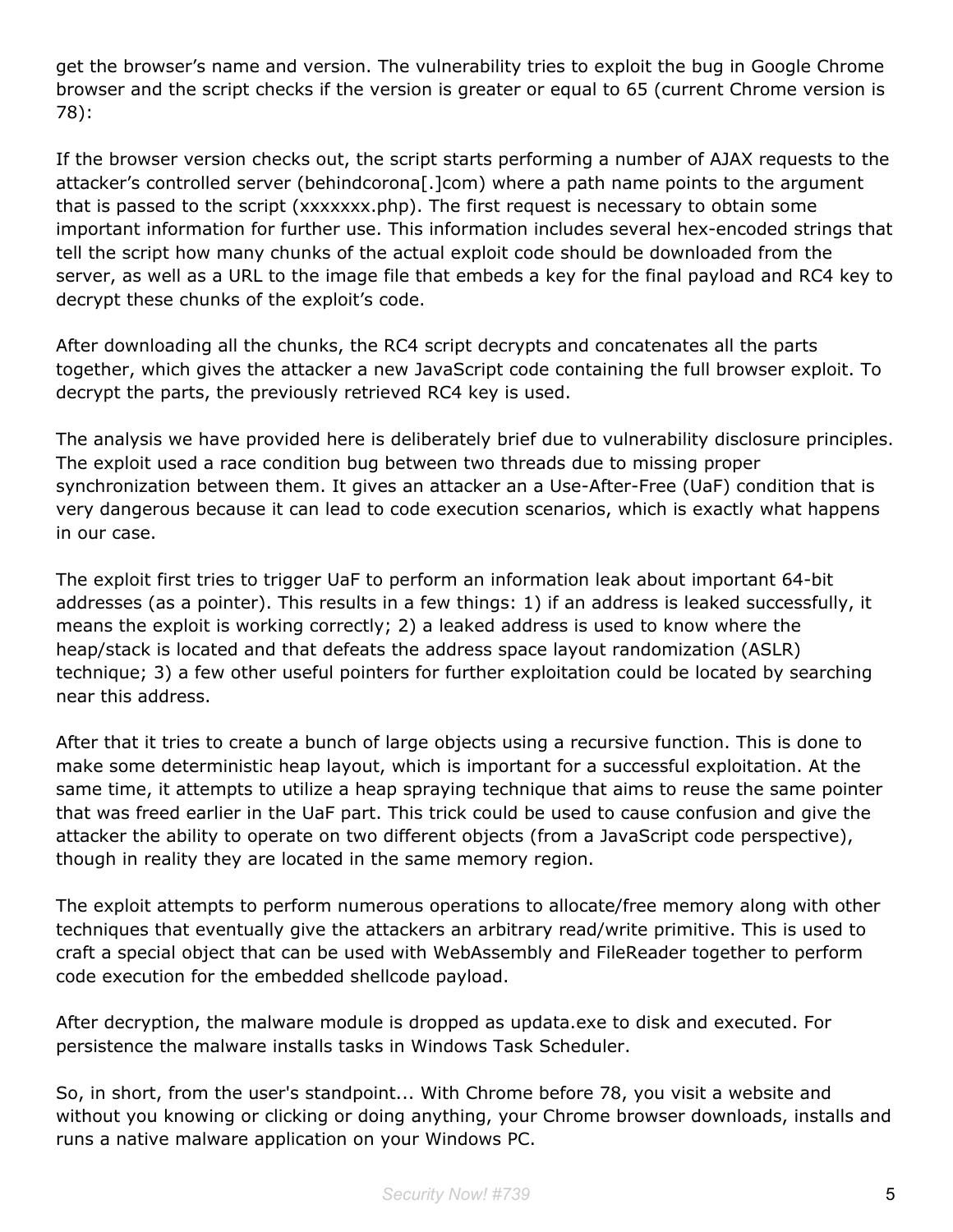#### **And... We are at the first Microsoft Edge Stable Release Candidate!**

A preview build for the new Chromium-based Microsoft Edge Stable version has been released on the Edge Insider site. This is the preview of the Edge browser that will be made widely available in January.

Monday, kicking off the start of Microsoft's five-day Ignite 2019 conference, Microsoft's Yusuf Mehdi, Corporate Vice President, Modern Life, Search and Devices Group, stated that Microsoft Edge will become generally available and fully released, on January 15th, 2020.

With this preview release, Microsoft Edge Stable is currently at version 79.0.309.7, which puts it one major version ahead of Google's Chrome current stable version, which, as we just noted in the previous news, has just moved to 78.

From an academic curiosity standpoint it's going to be very interesting to see how the world settles out with a version of Edge that's internally identical to Chrome. Will Edge take some of Chrome's market share? Will anyone know or care what's under the hood of their browser? What has been moving people away from Edge in the first place? I have no idea. But it's going to be interesting to see how this develops. In general, I applaud this move by Microsoft. It must have been so difficult to discard all that work that was done on their own new browser. But this was the sanest choice.

#### **Microarchitectural Data Sampling Vulnerabilities**

That's the fancy roll-up catch-all classification name that groups together all of the side-channel attacks on Intel and, to a lesser degree AMD and other processors which started coming to light right from the start of 2018, nearly two years ago.

So we first had Meltdown and Spectre, they were followed by a few variants. Then we were hit by PortSmash, ZombieLoad, RIDL, and Fallout.

We're nearly two years downstream of all of that and one glaring aspect remains true: Despite there never having been any sign of any of these theoretical processor failings being leveraged into a practical attack, we have nevertheless sacrificed around 20 percent of our previous system performance in order to prevent these attacks that never materialized.

Of course, we can't prove a negative. So there's no way to know whether, if the industry hadn't responded as it did, we would have eventually discovered these problems in the wild. We'll likely never know.

Hopefully, Intel has learned a lot from all of this and, although their processor design pipeline is very long and deep, so that it will take some time for a fully post-Specter and Meltdown new processor design to emerge, we may eventually have Microarchitectural Data Sampling hardened processors for our future machines. At which time we'll likely be able to recover that lost 20% of our system's performance.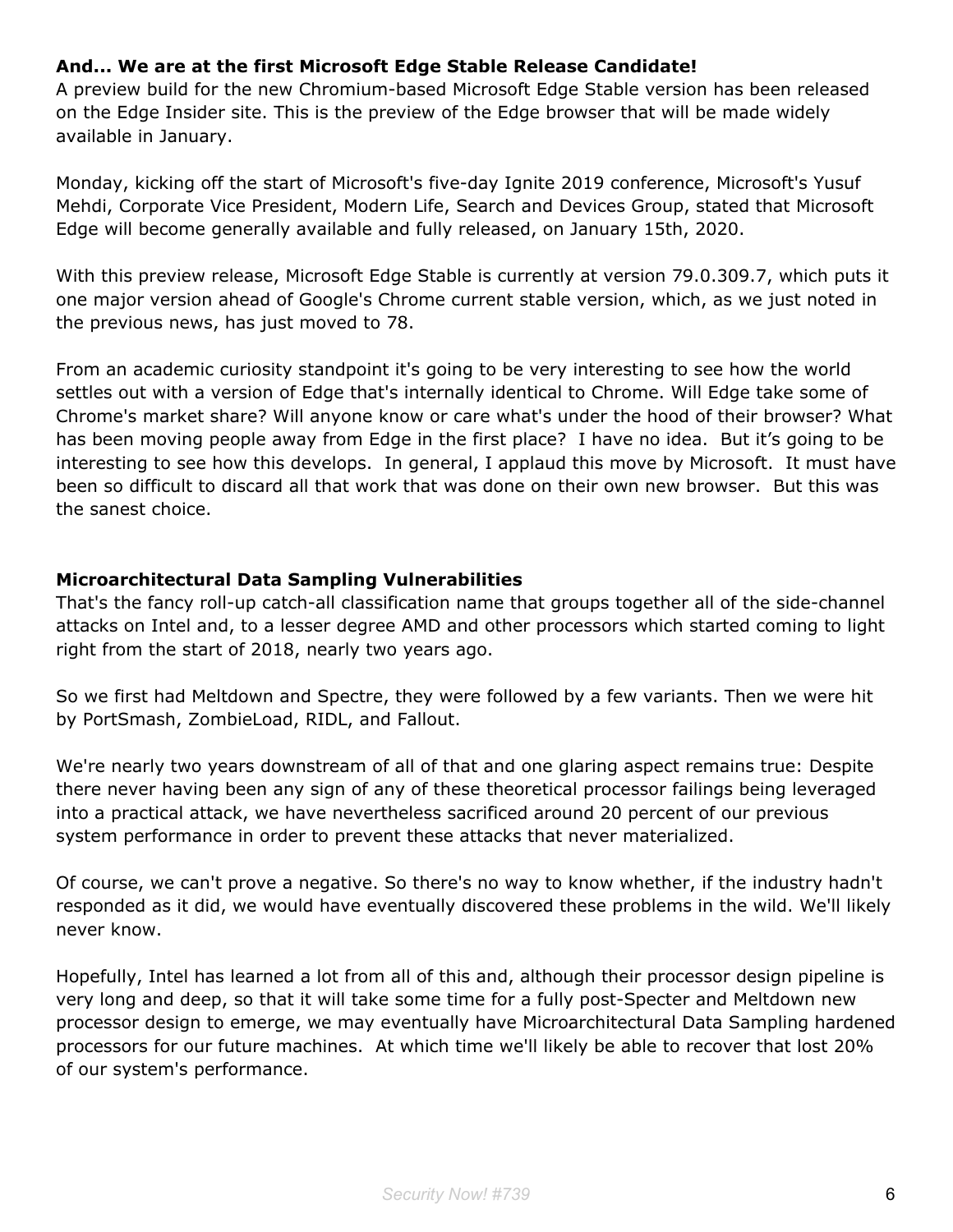#### **Trouble for QNAP NAS devices exposed to the Internet**

I know from many instances of feedback I've seen after our podcast about my search for the right file synchronization solutions, that a great many of our listeners are happy users of the QNAP brand of network attached storage devices. So I wanted to make sure that they and everyone were aware of the fact that many thousands of QNAP NAS devices have been infected with the QSnatch malware. Over 7,000 infections have been reported in Germany alone and the malware is still spreading. Thousands more are believed to be infected worldwide, in what appears to be an ongoing outbreak.



Information on how QSnatch works is still scant. The only report comes from the National Cyber Security Centre of Finland (NCSC-FI), which was the first cybersecurity organization to spot the malware last week.

NCSC-FI members have not yet discovered how this new threat spreads and infects QNAP NAS systems; however, once it gains access to a device, QSnatch burrows into the firmware to gain reboot persistence.

An analysis of the malware's code revealed the following capabilities:

- Modify OS timed jobs and scripts (cronjob, init scripts)
- Prevent future firmware updates by overwriting update source URLs
- Prevents the native QNAP MalwareRemover App from running
- Extracts and steals usernames and passwords for all NAS users

These features describe the malware's capabilities but don't reveal its end-goal. It is unclear if QSnatch was developed to carry out DDoS attacks, to perform hidden cryptocurrency mining, or just as a way to backdoor QNAP devices to sensitive steal files or host malware payloads for future operations.

One theory is that the QSnatch operators are currently in the phase where they're building their botnet, and will deploy other modules in the future. NCSC-FI analysts confirmed that QSnatch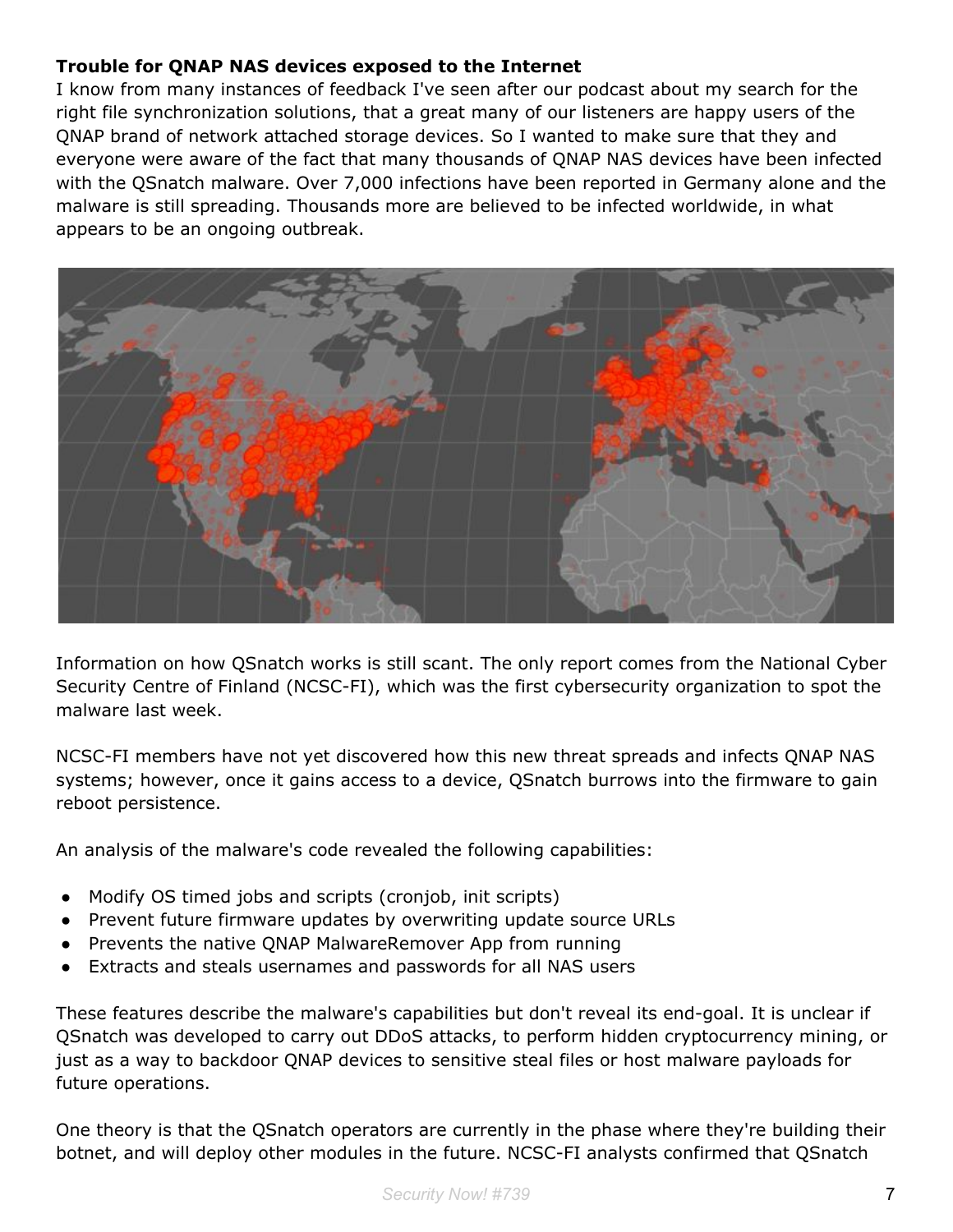has the ability to connect to a remote command-and-control, download, and then run other modules.

For the time being, the only confirmed method of removing QSnatch has been performing a full factory reset of the NAS device. After performing a factory reset, users should install the latest QNAP NAS firmware available. Last Friday, November 1st, (2019) QNAP released a firmware update which incorporates specific QSnatch protections. Anyone with an Internet-exposed QNAP NAS will want to be current.

Other advice shared by NCSC-FI analysts on dealing with the aftermath of a QSnatch infection include:

- Change all passwords for all accounts on the device
- Remove unknown user accounts from the device
- Make sure the device firmware is up-to-date and all of the applications are also updated
- Remove unknown or unused applications from the device
- Install QNAP MalwareRemover application via the App Center functionality
- Set an access control list for the device (Control panel -> Security -> Security level)

QSnatch is the fourth malware strain spotted this year that has targeted NAS devices, following in the footsteps of a ransomware strain that impacted Synology devices, and the eCh0raix and Muhstik ransomware strains that previously impacted QNAP devices.

#### **MSP's -- Managed Service Providers -- are a major vector for ransomware delivery**

This year, at least 13 managed service providers, who have each been positively identified, were used as the means to push ransomware out to their client companies. The MSP functions as a large access hub. Once hackers compromise an MSP's network, they use its remote access tools to deploy ransomware to hundreds of companies and thousands of computers. <https://www.armor.com/reports/new-msps-compromised-reports-armor/>

The global cloud security solutions provider whom we have referred to in the past, Armor, has just published a report identifying 6 new Managed Service Providers (MSPs) and Cloud-Based Service Providers that have been compromised by ransomware, which bringings the total number of publicly identified MSPs and Cloud-Based Service Provider victims in 2019 to 13.

I'm not going to go though an enumeration of this. It's all there for anyone who does want a list and additional information. It's the concept and the threat it represents that I wanted to be sure our listeners understand and appreciate.

Chris Hinkley, Head of Armor's Threat Resistance Unit (TRU) research team, said: "This uptick in successful ransomware attacks against MSPs and Cloud-Based Service Providers is a harsh reminder that organizations need to ensure that the third-party vendors they do business with are as equally protected against current and emerging cyber threats, as they are. This is especially true, because as we have seen, a successful ransomware attack against a MSP/Cloud-Based Service Provider can be debilitating to their customers, as well as to their own company, as the attack can quickly shut down key systems which the customers depend on to run their organization."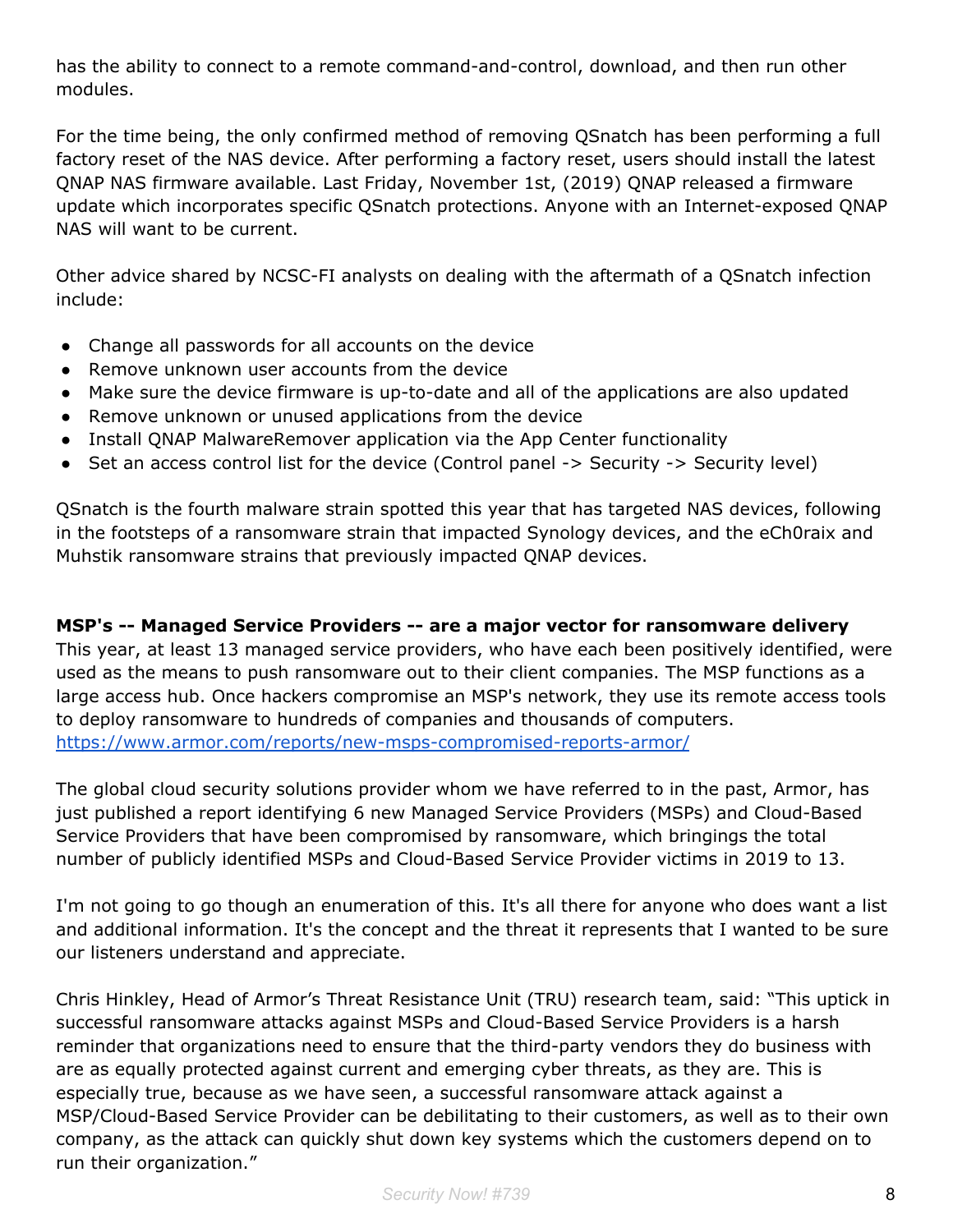"And of course, a ransomware attack against an MSP can be fatal, putting a MSP out of business, which appears to have happened with "PM Consultants", the Oregon-based IT consulting and IT support provider to dental practices. After they were hit by ransomware in early July they subsequently shut down their business down later that month, citing that they were doing so in part due to the 'devastating event'."

So, our takeaway here is that any enterprise who is contracting for the services of any outside provider should give serious consideration to the sort of access that the provider truly needs into their network. It's entirely natural for any provider to have full trust in their own capabilities and security, and so to in good conscience ask for full and unfettered access to their client's networks. But any highly responsible IT manager who was on the receiving end of such an arrangement should give some serious consideration to what sort of access the outside party needs, understanding that something entirely inadvertent on the other end could happen.

It's not possible to offer anything more concrete without knowing exactly what the relationship is and what form of access is really needed. But we are seeing many instances where, whatever level of access IS being provided, it's like much more than the MSP's victim client WISH they had provided after the fact.

#### **Five months after returning rental car, man still has remote control**

Man can still track vehicle, lock and unlock it, and start and stop its engine.

When Masamba Sinclair rented a Ford Expedition from Enterprise Rent-a-Car last May, he was excited to connect it to FordPass. The app allows drivers to use their phones to remotely start and stop the engine, lock and unlock the doors, and track the vehicle's precise location.

[What could POSSIBLY go wrong???]

34 year old Masamba said: "I enjoyed it and logged into FordPass to be able to access vehicle features from my phone such as locking, unlocking, and starting the engine. I liked the idea of it more than I found it useful. The UI looks good and works well, though."

Today, Sinclair's opinion of mobile apps in rental cars is decidedly less favorable. That's because, five months after he returned the vehicle on May 31, his app continues to have control over the vehicle. Despite multiple other people renting the SUV in the intervening months, FordPass still allows Sinclair to track the location of the vehicle, lock and unlock it, and start or stop its engine. Sinclair has brought the matter to Ford's attention, both through its website and multiple times on Twitter. So far, Ford has done nothing to end his access.

He said: "All it took for me to initially connect was to download the app and enter the VIN number, then confirming connectivity through the infotainment system. There MIGHT be a way to disassociate my phone from the car itself, but that hasn't happened yet, and it's crazy to put the onus on renters to have to do that. I have had no problems at all and have even unlocked the doors and started the engine when I could see that the vehicle was in the Missoula airport rental car parking lot."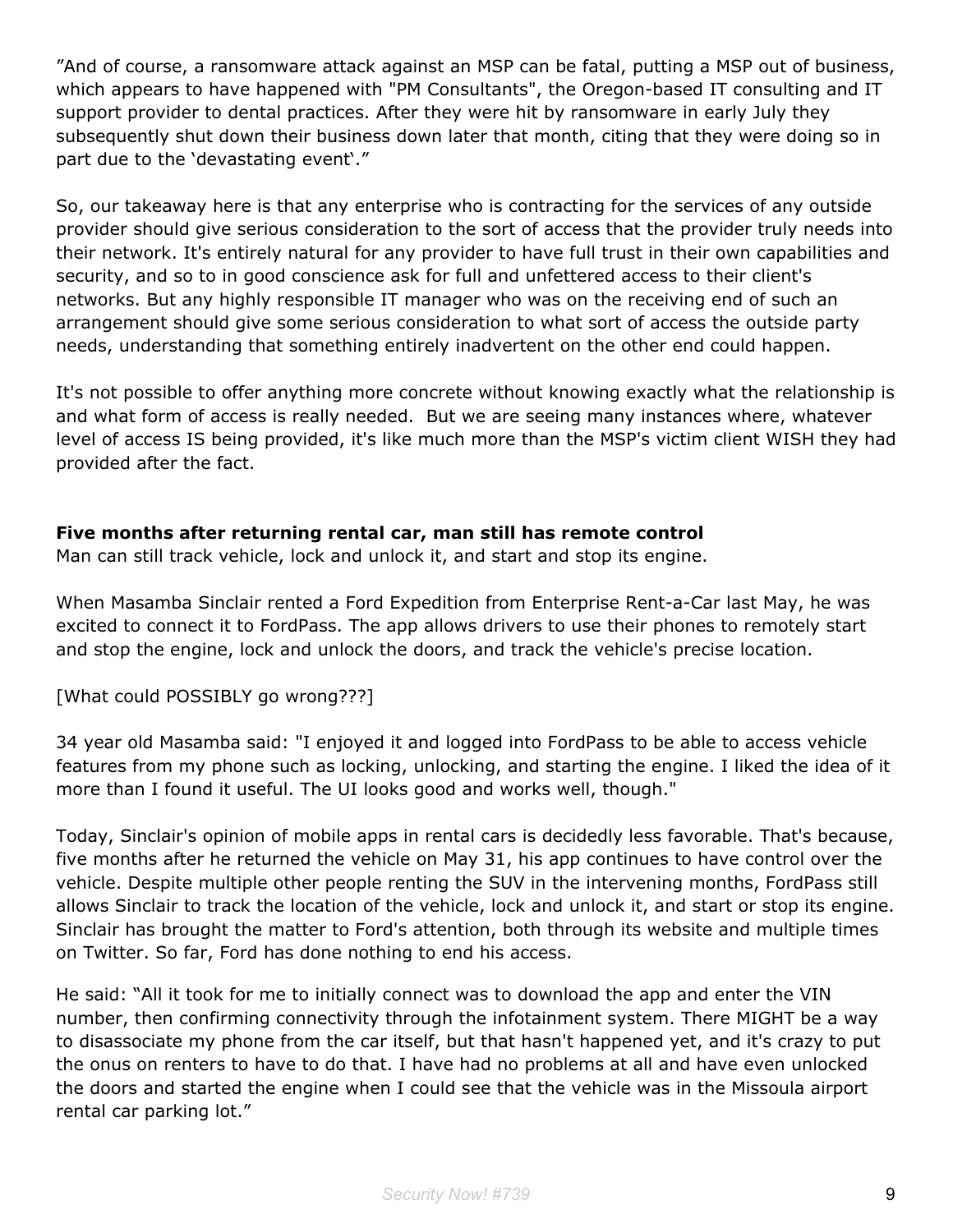

**FordPass** is offered by the Ford Motor Company and is available for both iOS and Android devices. It is one of several apps for connecting to Ford vehicles. The less-than-intuitive means for unpairing a vehicle and phone—not to mention the difficulty in knowing a device remains connected—represent a serious security and privacy risk, not just to renters, but to people buying a vehicle second hand.

While Ford said infotainment screens will indicate when a device is paired, it's obvious that multiple Enterprise employees and renters have continued to miss the warning. Even now, after the reporter of this discussed the problem with both Enterprise and Ford representatives, Sinclair's access still hasn't been revoked.

Sinclair said: "I have been opening the app and tracking the vehicle almost every day to see if my access is still there, and sure enough, I can see exactly where my old rental, affectionately named "The Beast," is at any given moment. This means that I can not only find this rental car whenever I want, but I can also unlock the doors and help myself to anything inside."

Since proximity to the infotainment system was required to complete the initial pairing authorization and authentication, and since occasional proximity would be an expected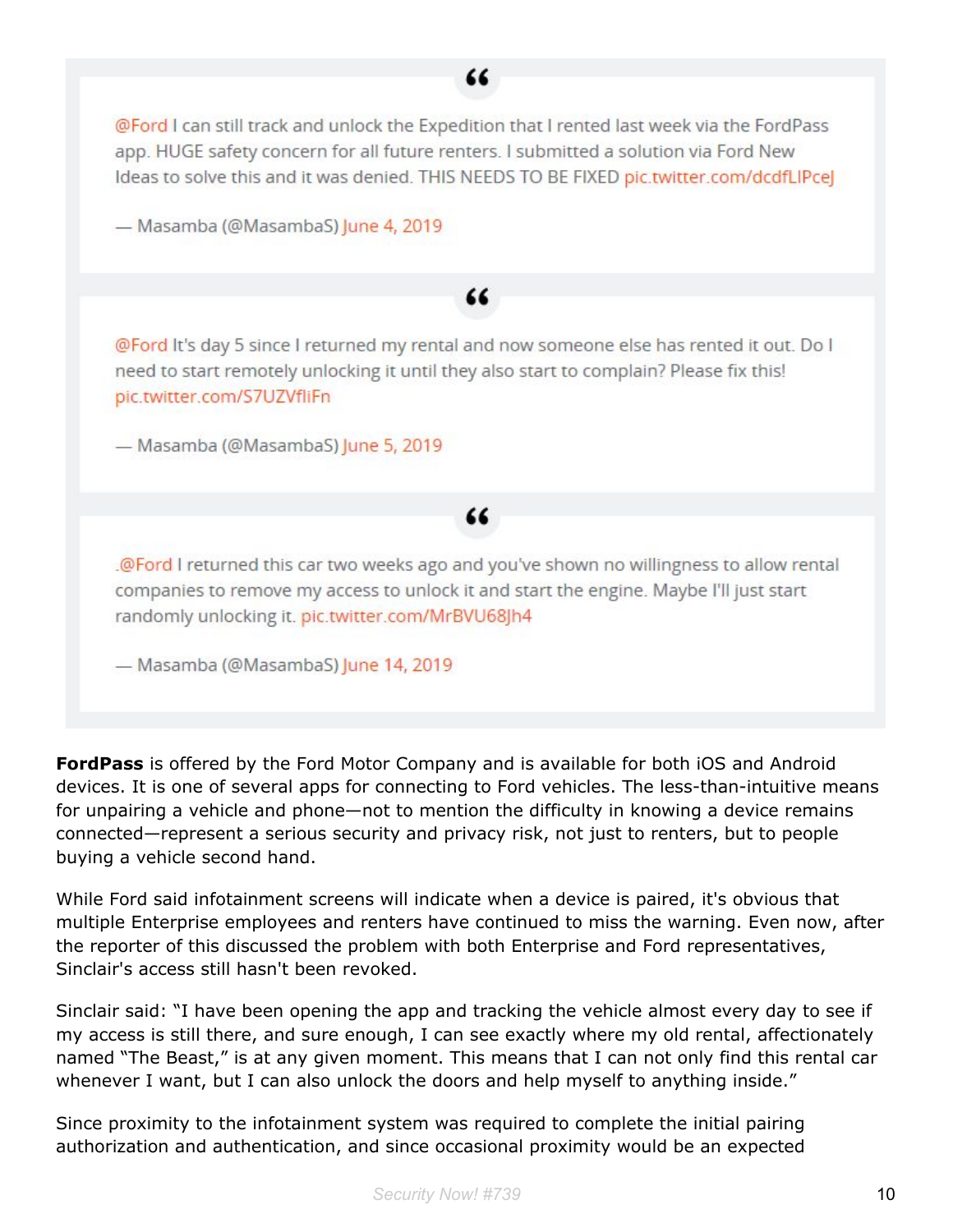characteristic for any actual car owner, it would seem to me that a useful security tradeoff would be to have a device be forgotten if it hasn't been within physical proximity of the vehicle for, say, a week or two.

#### **Chinese-made Drones in the US are being grounded**

I have no way of independently assessing the danger that foreign-made drones could pose to US domestic security. But they are flying everywhere and they are essentially flying video cameras. And they are connecting to the Internet and they are sending data back to China.

So what's in the news is that, pending a security review of Chinese-made drones, the US Department of the Interior (DOI) announced last Wednesday that it's grounding all Chinese-made drones and drone with Chinese-made parts as it reviews its drone program. And the Department of the Interior does have quite a program.

But because it's simply not practical, that decision does not apply to drones "currently being utilized for emergency purposes, such as fighting wildfires, search and rescue, and dealing with natural disasters that may threaten life or property.

In recent years, the DOI has enthusiastically embraced drones, publicizing the wide variety of ways it has deployed them. In addition to being deployed for emergency rescues and disaster monitoring, drones are used in more expansive, long-term projects such as geological surveys and wildlife population monitoring.

According to a 2018 report about its use of drones, the department owned 531 drones as of last year, and conducted more than 10,000 flights across 42 states and territories. Other more recent reports have updated that number to 800 operating drones. The report did not specify what percentage of those drones were Chinese-made. However, the most popular and capable Drones are made by the Chinese company DJI. And, in fact, two years ago the US Army discontinued the use of drones produced by DJI, the world's biggest manufacturer of drones, over the risk of vulnerabilities. And last May, the Department of Homeland Security warned companies that Chinese-made drones could potentially transmit sensitive footage or data to third parties. And last month, a bipartisan group of lawmakers introduced legislation that would bar all federal agencies from operating drones manufactured or assembled in China.

Because the Interior Department uses drones to survey a variety of critical infrastructure, including mines and dams, as well as to study rapid response situations and emergency routes, the information they collect has at least some potential for abuse.

To date, scant public evidence exists that Chinese drones have been involved in large-scale cyberespionage, or that they have back doors built in that would allow them to be exploited for surveillance. For their part, DJI has pushed back and argued that opposition to its products is motivated primarily by political hostility toward Chinese companies... but we all know that, just as with hiding itty-bitty malicious chips on motherboards... even if it isn't being done, it could be done. So I suppose I'm glad that at least a sober awareness of the risks exists and is being taken seriously.

DJI has proposed assembling more of its drones in the United States, as well as offering a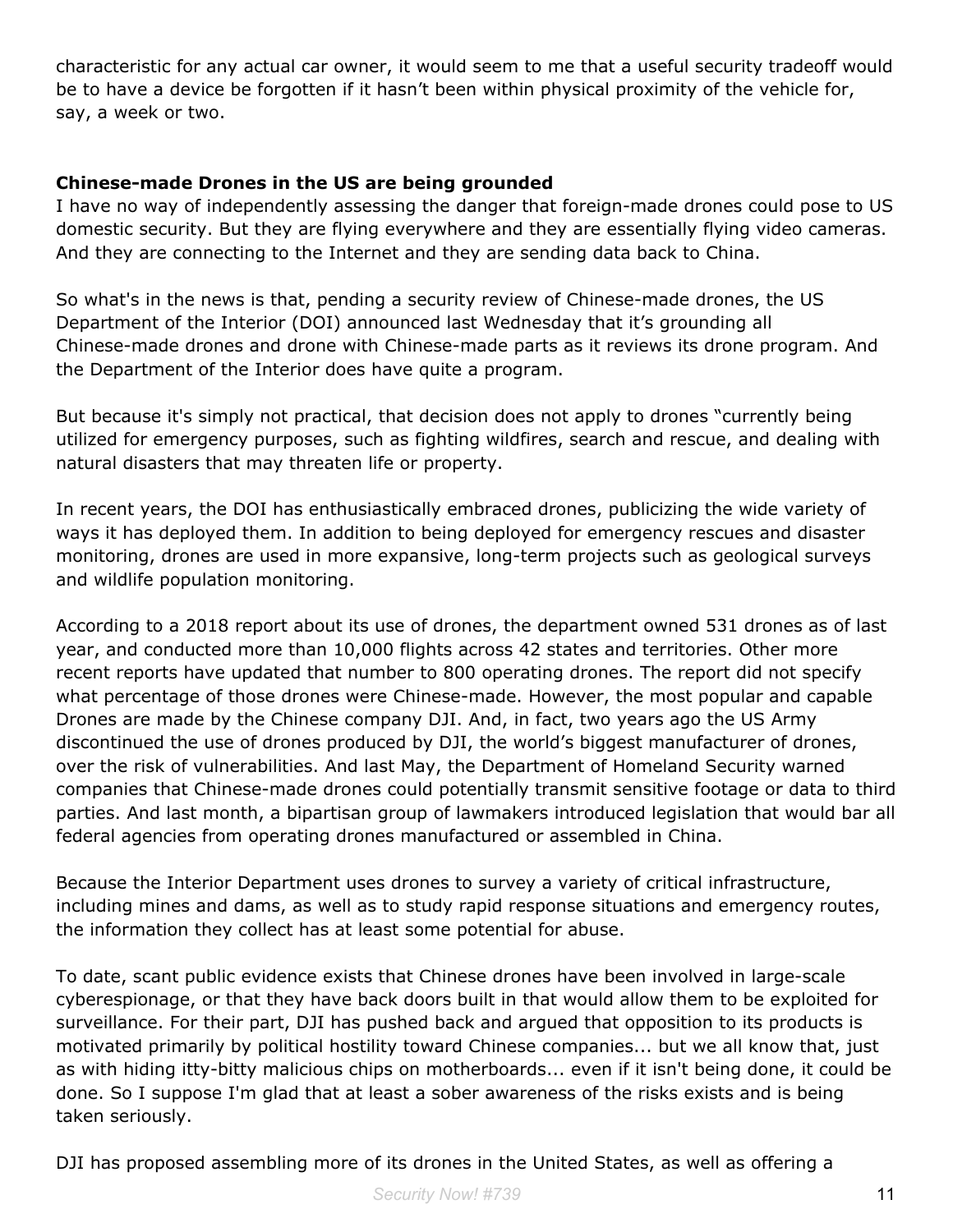version of its devices, called the Government Edition, with certain safeguards that would protect information captured would and prevent it from being transmitted wirelessly.

What may develop is a two-tier system where governments, which can afford to pay for more costly, audited and known-clean drone will have that option, but wedding photographers can save their money, since recording Jack's and Jill's nuptials from a height is unlikely to be of great interest to foreign spies. And DJI could continue to make their lovely hardware, but allow an open-source community to add the software.

# DoH

#### **The DoH Controversy**

<https://www.zdnet.com/article/mozilla-cloudflare-doesnt-pay-us-for-any-doh-traffic/>

DoH remains controversial -- not so much with end-users who appreciate the idea that their ISPs and others who might wish to snoop on and possibly filter and block their DNS lookups will be much less able to do so -- but within the industry where those who are being blinded to DNS lookups are crying foul and running around stirring up a bunch of FUD - Fear, uncertainty and doubt.

For example week before last, Motherboard carried a story with the headline: "Comcast Is Lobbying Against Encryption That Could Prevent it From Learning Your Browsing History"

And the sub-head reads: "Motherboard has obtained a leaked presentation internet service providers are using to try and lobby lawmakers against a form of encrypted browsing data."

First, let's remember as we have previously covered here, Mozilla has indicated that it plans to have Firefox route its DoH queries to Cloudflare's servers. And in response to the flack it's been getting, Mozilla has been explicit that <quote> "no money is being exchanged to route DNS requests to Cloudflare" as part of the DNS-over-HTTPS (DoH) feature that is currently being gradually enabled for Firefox users in the US. Detractors have been saying that by using Cloudflare as the default DoH resolver for Firefox, Mozilla will help centralize a large chunk of DNS traffic on Cloudflare's service.

And let's also remember, as we've also described previously, that Google is planning to take a more dynamic posture. It will have Chrome test the user's currently-configured DNS and IF that service also supports DoH, Chrome will switch to using it. This is a slick solution since Chrome users may have already manually switched their non-encrypted DNS to some other provider who offers superior value-added services. So, if that's the case, why not allow it to also be encrypted? So let's keep this in mind when we look at what COMCAST is alleging to lawmakers...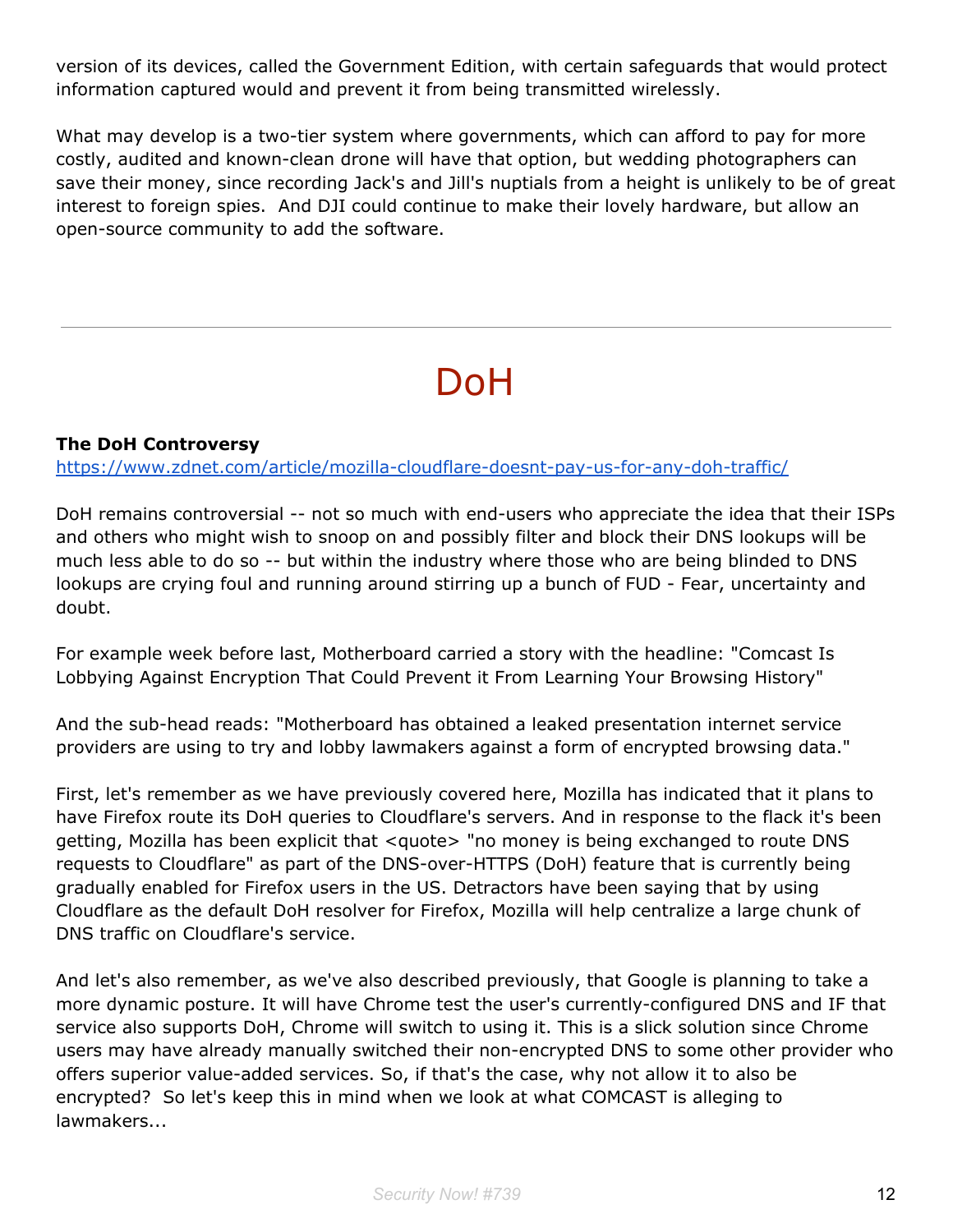#### Motherboard:

The plan, which Google intends to implement soon, would enforce the encryption of DNS data made using Chrome, meaning the sites you visit. Privacy activists have praised Google's move. But ISPs are pushing back as part of a wider lobbying effort against encrypted DNS, according to the presentation. Technologists and activists say this encryption would make it harder for ISPs to leverage data for things such as targeted advertising, as well as block some forms of censorship by authoritarian regimes.

Mozilla, which makes Firefox, is also planning a version of this encryption.

Marshall Erwin, senior director of trust and safety at Mozilla, told Motherboard in a phone call after reviewing sections of the COMCAST slide deck that: "The slides overall are extremely misleading and inaccurate, and frankly I would be somewhat embarrassed if my team had provided that slide deck to policy makers." He added that: "We are trying to essentially shift the power to collect and monetize peoples' data away from ISPs and providing users with control and a set of default protections."

#### Comcast:

### Summary

- However, Google has announced unilateral plans (along with Mozilla, which derives over 90% of its revenue from Google) to activate DoH in its Chrome browser as soon as October. Google also appears poised to activate DoT for devices using its Android mobile operating system in the near future.
- If activated, this feature would by default route all DNS traffic from Chrome and Android users to Google Public DNS, thus centralizing a majority of worldwide DNS data with Google.
- This change would mark a fundamental shift in the decentralized nature of the Internet's architecture and give one provider control of Internet traffic routing and vast amounts of new data about consumers and competitors.
- The unilateral centralization of DNS raises serious policy issues relating to cybersecurity. privacy, antitrust, national security and law enforcement, network performance and service quality (including 5G), and other areas.

In the presentation, Comcast paints this type of encryption as something that will fundamentally change the internet and will centralize power under Google.

Comcast wrote in its presentation: "The unilateral centralization of DNS raises serious policy issues relating to cybersecurity, privacy, antitrust, national security and law enforcement, network performance and service quality (including 5G), and other areas. Congress should demand that Google pause and answer key questions. Why is Google in such a rush?"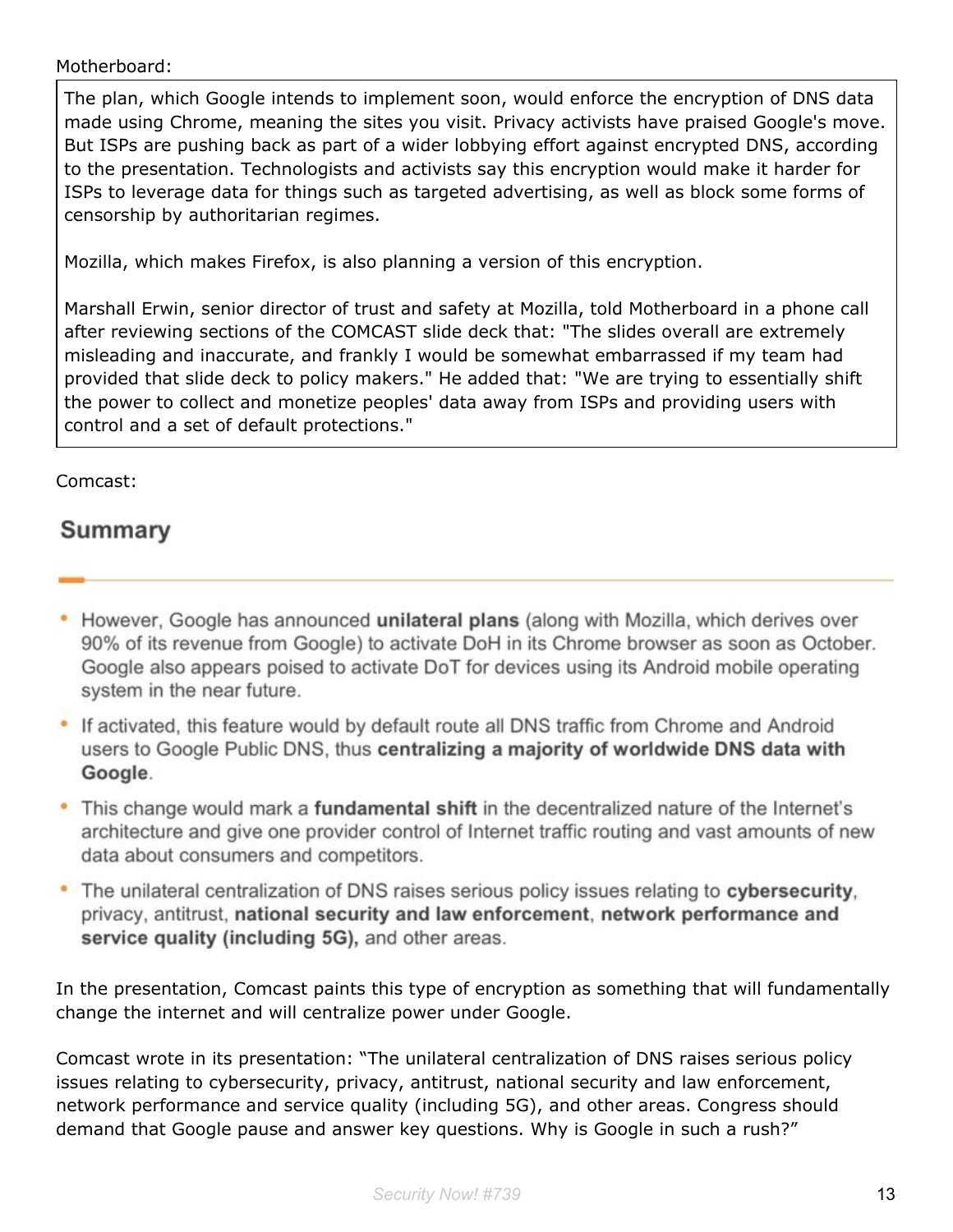The entire presentation slide deck is embeded in the Motherboard article, which anyone listening can view if they're interested, and I have a link to the PDF in the show notes:

<https://assets.documentcloud.org/documents/6509454/ISP-DoH-Lobbying-Slide-Deck.pdf>

But to give everyone a feel for the deck's content, here are the headings of the pages. And as I read these, it's worth keeping in mind that back in 2017 ISPs lobbied Congress to make it possible to sell your browsing data without your consent.

The presentation is titled: "Google's Proposed Public DNS Plans"

- 1. Google's unilateral imposition of default, CENTRALIZED DNS encryption will harm key components of the Internet.
- 2. Google's plans will cause radical disruption.
- 3. Significant cybersecurity and national security risks.
- 4. Privacy risks increase as a single firm amasses more consumer data.
- 5. Antitrust and competition concerns.
- 6. Law enforcement efforts may be compromised.
- 7. CDN localization will likely suffer and backbone costs will rise.
- 8. Wireless performance, including 5G, will be undermined.
- 9. Parental controls & content filtering may be disabled.
- 10.ISPs and other enterprise services may be disrupted or broken.
- 11.Congress should demand the Google pause and answer key questions.

We've **REALLY** got to ask ourselves why COMCAST apparently places so much value upon their access to their customers' DNS data.

# BlueKeep

So, it took a long time, but the BlueKeep-based attacks have finally started, and what we predicted on this podcast has finally happened. The so-called "BlueKeep" vulnerability in Windows Remote Desktop is being exploited, and not by a worm.

*ZDNet's headline:* "BlueKeep attacks are happening, but it's not a worm. Hackers are using BlueKeep to break into Windows systems and install a cryptocurrency miner."

*The Hacker News:* "First Cyber Attack 'Mass Exploiting' BlueKeep RDP Flaw Spotted in the Wild"

*Threatpost:* "BlueKeep Attacks Have Arrived, Are Initially Underwhelming"

*Bleeping Computer:* "Windows BlueKeep RDP Attacks Are Here, Infecting with Miners"

Over the weekend and across the world, security researcher's honeypots monitoring port 3389 began lighting up as attempts were being made to leverage the BlueKeep vulnerability for the purpose of running cryptocurrency miners.